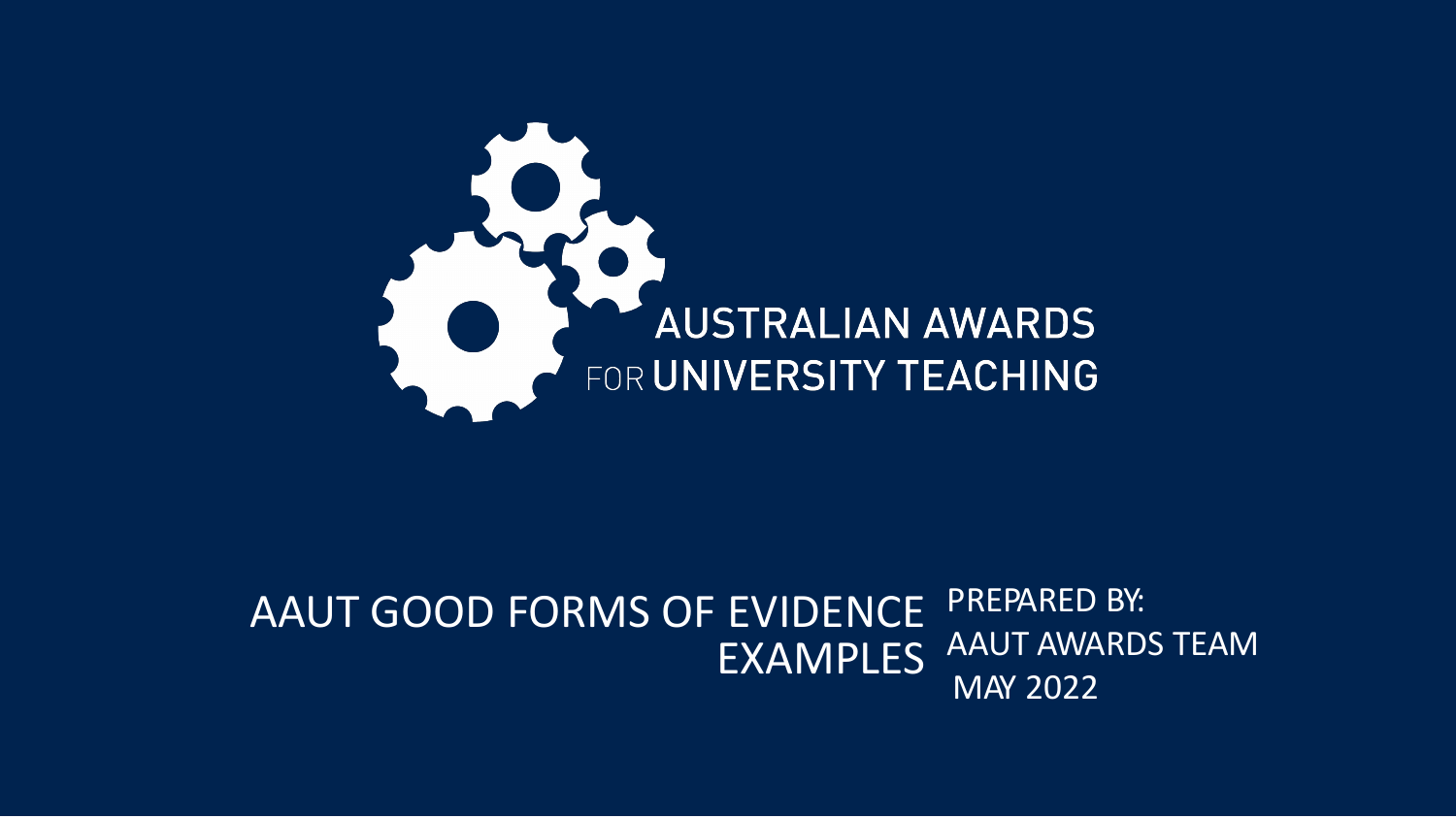

To provide the nominees with an opportunity to align their evidence with the criteria and reinforce the fact that the provision of sufficient and appropriate evidence is integral to their claims.

- To determine what evidence are highly recommended and how nominees can improve their applications for the AAUT scheme, in terms of qualitative and quantitative data.
- To understand what evidence works well and how nominees can improve the evaluation and presentation of evidence, in terms of content, structure, and the variety forms of evidence.
- To develop examples against which to benchmark the criteria.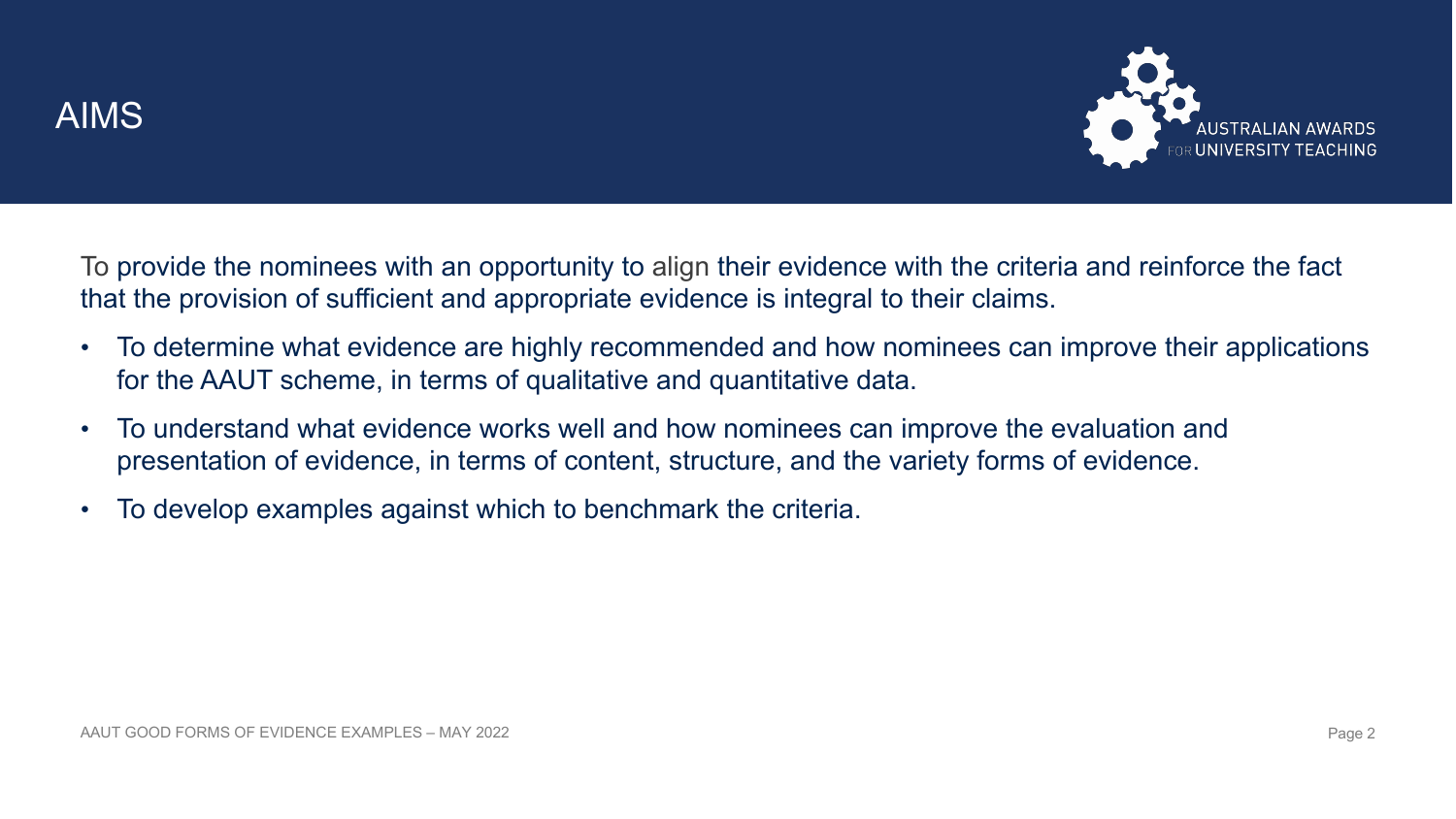# OVERVIEW/CONTEXT EXAMPLE



#### **OVERVIEW**

*I focused on the needs of the regional students when developing the work placements to ensure students gained relevant industry experience and increased their confidence and employment readiness; dramatically increasing their chances of transitioning into graduate roles in accounting. The success of this program is evidenced by the sustained growth of participants from the initial two in xxxx in 2011 to 24 in 2020. Of even greater import is the fact that 94% of those in xxxx, and 90% of all regional participants, have attained ongoing employment as a direct result of their internships. The significance of this can be seen when these outcomes are compared to the average full-time employment data for graduates with a degree in xxxx in the 2011 and 2016 Census1 (61% and 46% respectively) and when compared to the average across xxxx' regional areas (52% and 49% respectively).*

In this paragraph, the nominee makes a statement, then provides evidence. The nominee then takes it further and discusses the impact with a couple of statistics and then to the next step of moving it from discipline to benchmarking with other disciplines across the institution. The nominee also uses a contemporary quote to support the significance of the work.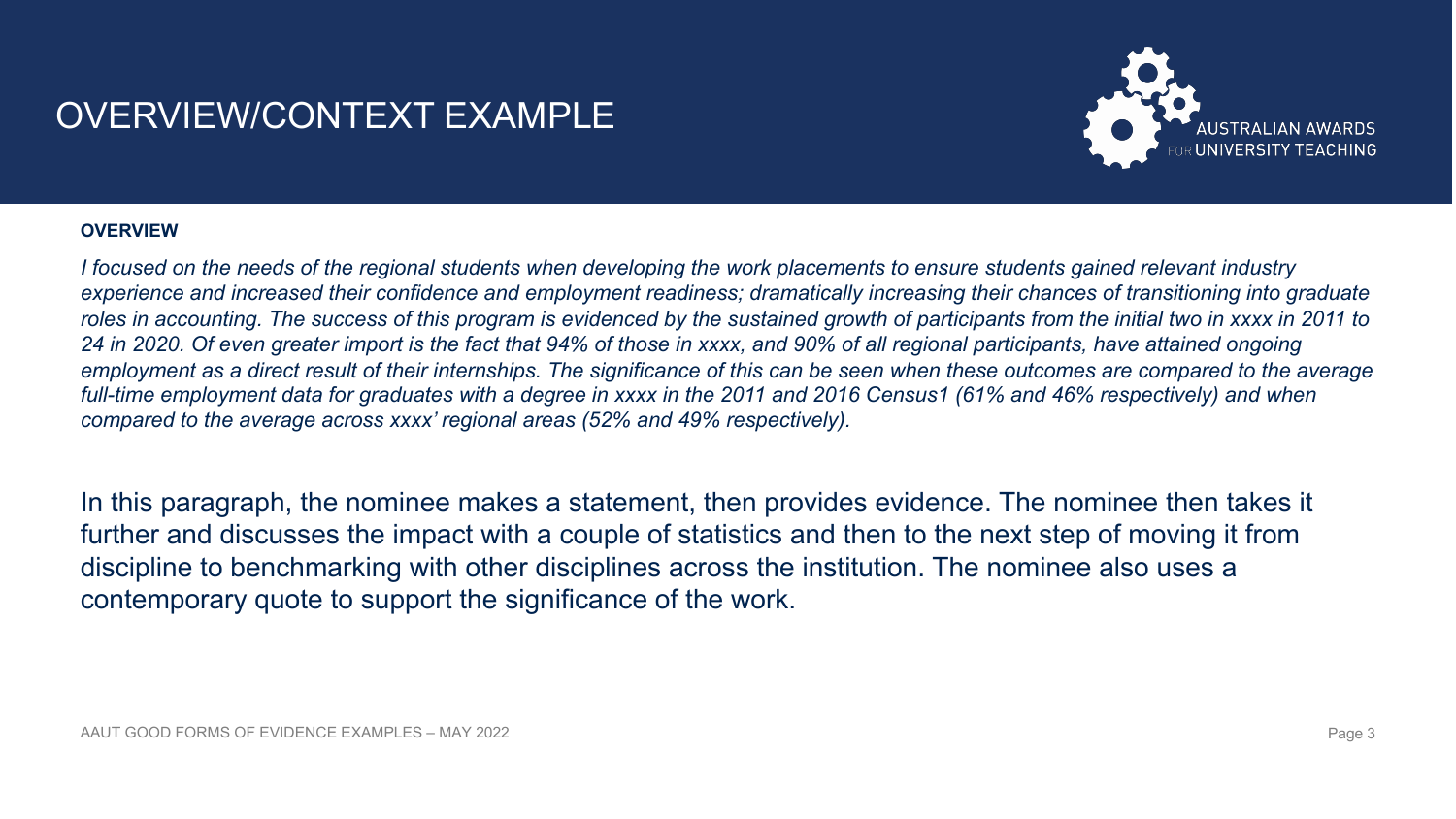## CRITERION A: POSITIVELY IMPACTED ON STUDENT LEARNING, STUDENT ENGAGEMENT OR THE OVERALL STUDENT EXPERIENCE FOR A PERIOD OF NO LESS THAN THREE YEARS.



- Significant impact on student learning experiences with evidence of improvement over 5 years through several evaluation process and part of research, iSOLT activities. Strong student evaluation.
- Contrasting pre and post student responses (qualitative) to improve and enhance students learning.

University Postgraduate Students' Association Online In 2013. I was very grateful to receive a Teacher of the Year Award. Of my fivel teaching awards, this is the most treasured because it was student-nominated. It was a turning point for my teaching - I became motivated to invest in evidence-based evaluation, applying Brookfield's (1995) advice around multiple evidence points. I used feedback from esteemed teachers by participating in a national, multi-institutional trial of a Peer Assisted Teaching Scheme.

This really helped me adapt my course delivery without reducing the student experience as student numbers increased from 12 to 60. I also used Brookfield's Critical Incident Questionnaire (CIQ, 1995) as a lens into students' experiences. I shared my reflections on what I 'heard' with students and adjusted my own teaching transparently and publicly in response. I used a reflective journal assignment as a second 'window' on student experience (Wals, 2014).

'At first I was very reluctant to do this ... quite overwhelming. However ... I realised it was a great way to really think about everything I had learnt in the course and how that relates to my career' (student survey, 2014).

Another survey evaluated the ten stages of transformative learning (Mezirow, 1991). My data showed all my students went through one stage of transformational learning, and





73% went through 5+ (CV refs 26 & 27). Standardised university Student Feedback on Courses (SFC, /5), show student satisfaction consistently improved over 8 years (Figure 1).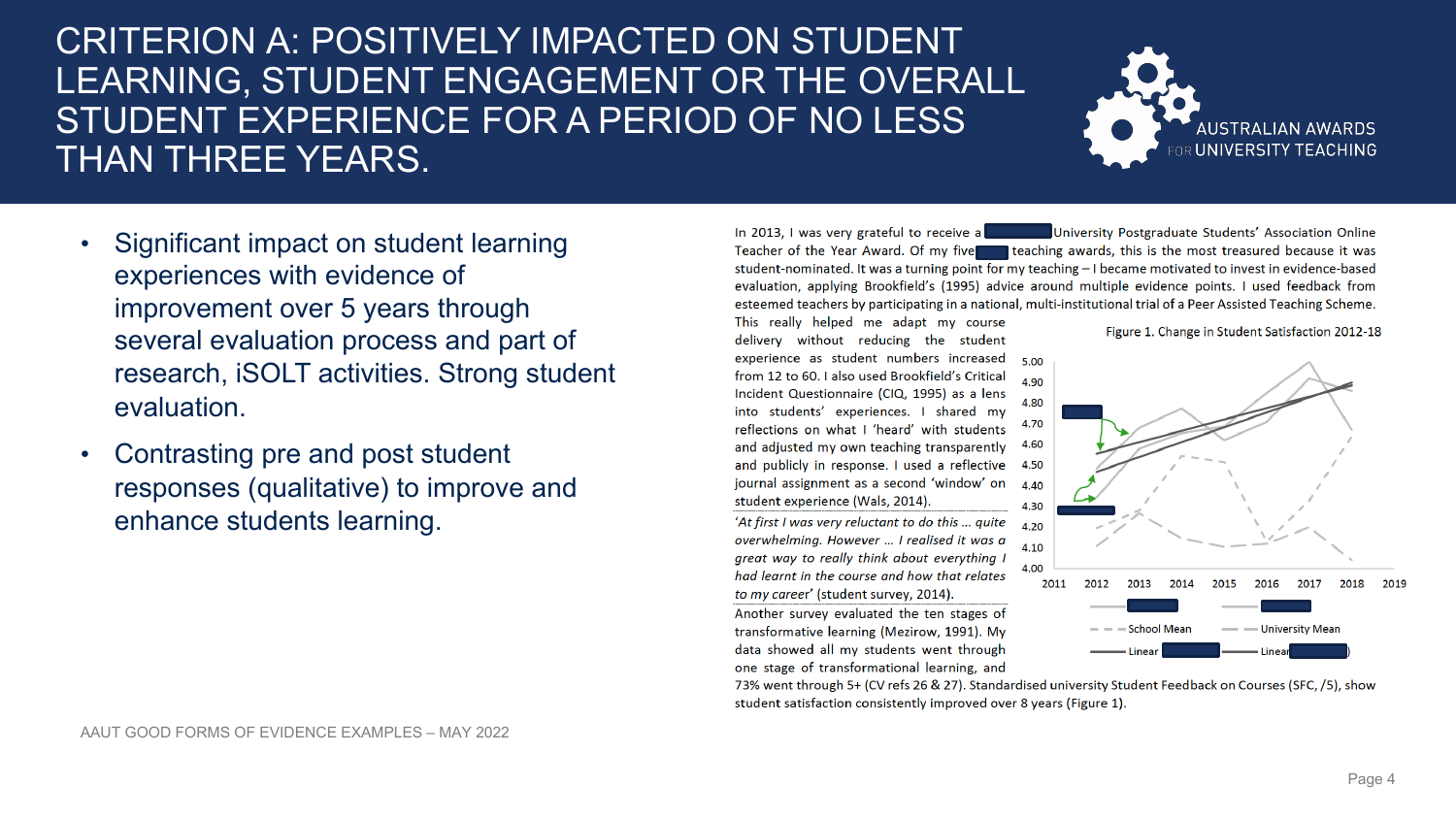### CRITERION B: GAINED RECOGNITION FROM COLLEAGUES, THE INSTITUTION, AND/OR THE BROADER COMMUNITY.



*Over xxxx years I successfully applied for a total of xxxx in competitive course development funding. I updated the xxxx core courses in line with my industry experience working on complex projects. My funding paid all sessional staff teaching in the program to collaboratively coordinate courses. My impact was acknowledged by xxxx Faculty Staff Awards for Sessional Academic of the Year… and a Vice-Chancellor's Award for Sessional Staff Teaching Excellence …I successfully sought funding to design… elective course xxxx Implementing Resilience & Addressing Complexity to replicate my own workplace experience. I taught this intensive course for xxxx years for small groups of students (up to xxxx students at a time) with average student satisfaction rating of xxxx and won the DVC Academic's Merit List Award for this teaching... The course's success resulted in a second invitation, and associated funding, to design a completely a-disciplinary course xxxx Unravelling Complexity in a new transdisciplinary xxxx Master of Studies program…I really became excited when my graduating students were using their learning to change the world. After discussing an idea within a course, one student founded and became the Managing Director of 'xxxx Sustainable Living', winning the xxxx Australian Association of Environmental Education xxxx Environmental Community Educator of the Year Award. Another integrated her coursework learning into her role managing urban cooling for xxxx City Council, winning both a Council 'Shine' Award in 2016 for her Action Plan and the xxxx Government's Premier's Sustainability Award…*

Evidence of successful implementation of new courses to integrate quality transdisciplinary education into first and second year which are recognised with several awards including the teaching award and DVC commendation, the Australian Association of Environmental Education for the Environmental Community Educator Award, Council 'Shine' Award and the Victorian Government's Premier's Sustainability Award.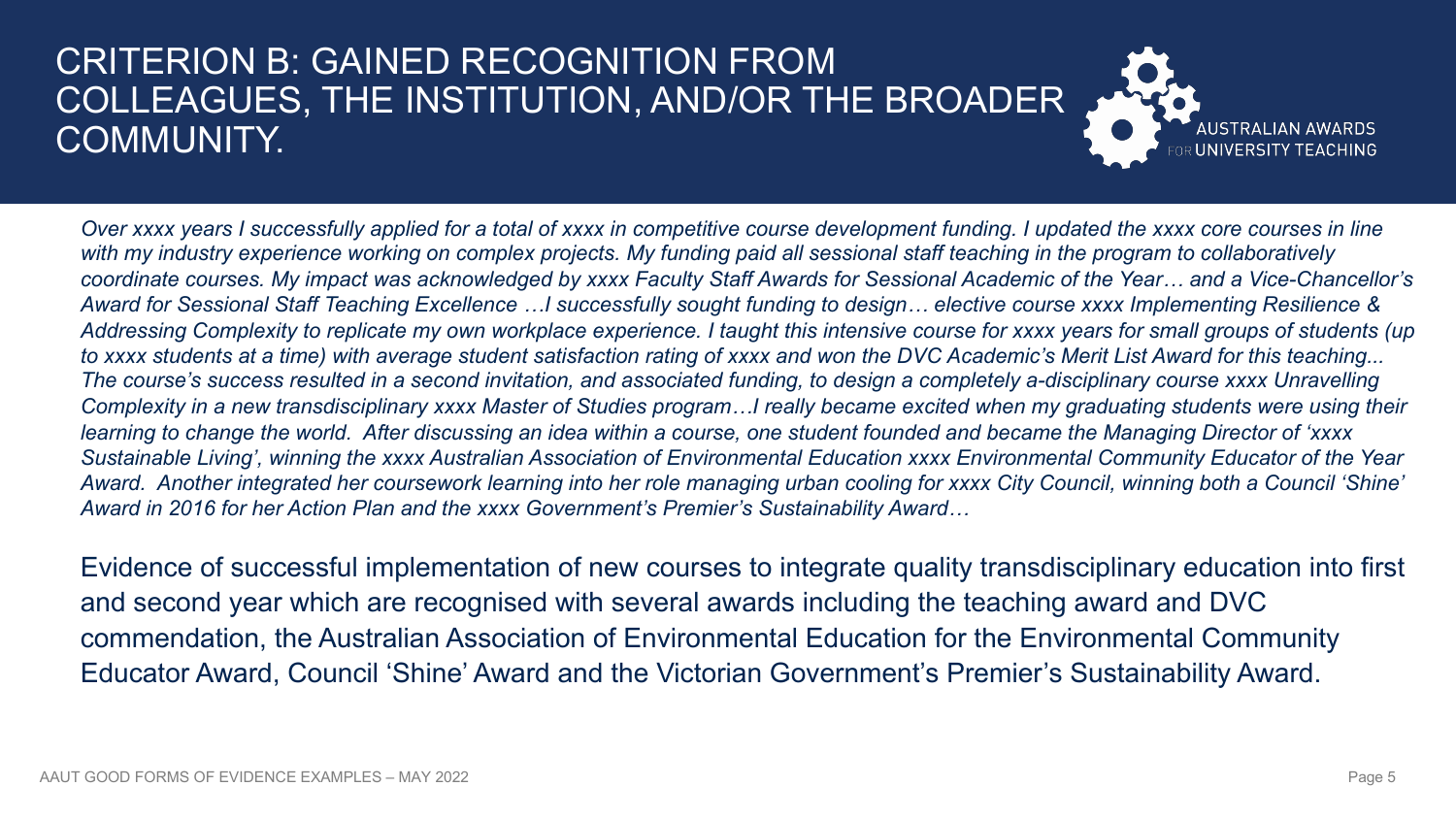# CRITERION B: GAINED RECOGNITION FROM COLLEAGUES, THE INSTITUTION, AND/OR THE BROADER COMMUNITY.



*The xxxx have also had international impact, having been disseminated to 1000 project stakeholders, a national and five international sustainability networks (across Asia, USA , and Europe). I was invited to present at the xxxx conference…, received invitations to speak to two UN Regional Centers of Expertise in the UK and Austria… and was invited Keynote at the xxxx Conference in 2019... At the University of Hong Kong, the xxxx have been used to revise the Environmental Science major in the BSc. In the USA, the National Council for Science and the Environment (NCSE) have sought guidance on how to develop learning standards for environmental education based on our experience.*

Innovation adopted by other colleagues across faculty. The Standards were endorsed nationally and internationally by the Australian Council of Environmental Deans and Directors and the Environment Institute of Australia & New Zealand Inc. The national and international impact further evident in dissemination of the LTAS across Asia, USA, and Europe.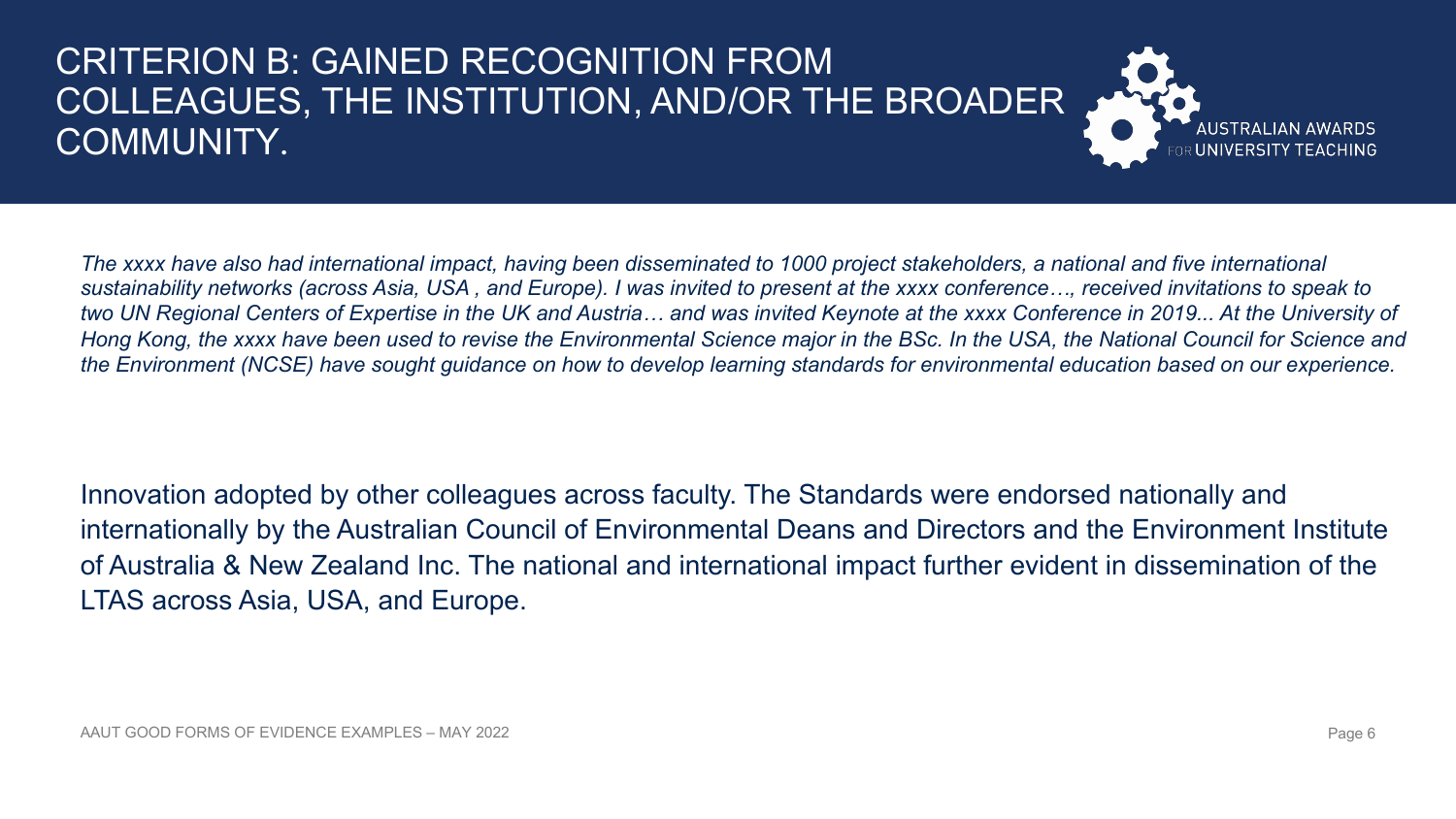#### CRITERION C SHOWN CREATIVITY, IMAGINATION AND/OR INNOVATION.



*I pioneered online oral presentation assessment called a Pecha Kucha PowerPoint® presentation (20 slides, 20 seconds each, images only with voiceover): each week different students presented course content to student colleagues and facilitated discussions. In a scholarly approach to this innovation, I led a university-wide research project to evaluate xxxx online oral communications assessments across xxxx Faculties at xxxx…. Our quantitative analysis of student survey data showed that student experience of these assessment tasks improved with relevance, student capacity,*  and access to technology, time, and support...We showed undergraduate and female students perceived their capacity to undertake such tasks *more negatively i.e. they needed targeted support (clear instructions, encouragement, quick responses). Analysis also showed that 'attitude' (intrinsic interest, behavioural intentions, and perceived usefulness of the technology) all determined students' engagement…Responding to our findings, I invested more time in developing clear instructions, included high-quality examples and ensured formative feedback within xxxx hours…I disseminated my teaching approach and resources via the xxxx blog (xxxx page views, xxxx users in Australia/USA) and a book chapter…students do multiple surveys measuring varying aspects of learning in all the core courses. These surveys help students evidence their reflective journal assessments and their employability and enable us educators to evaluate our constructively aligned curricula.*

Pecha Kucha presentations thoroughly evaluated and disseminated as approach to assessment. Incorporation of learning analytics as part of reflective teaching practice.